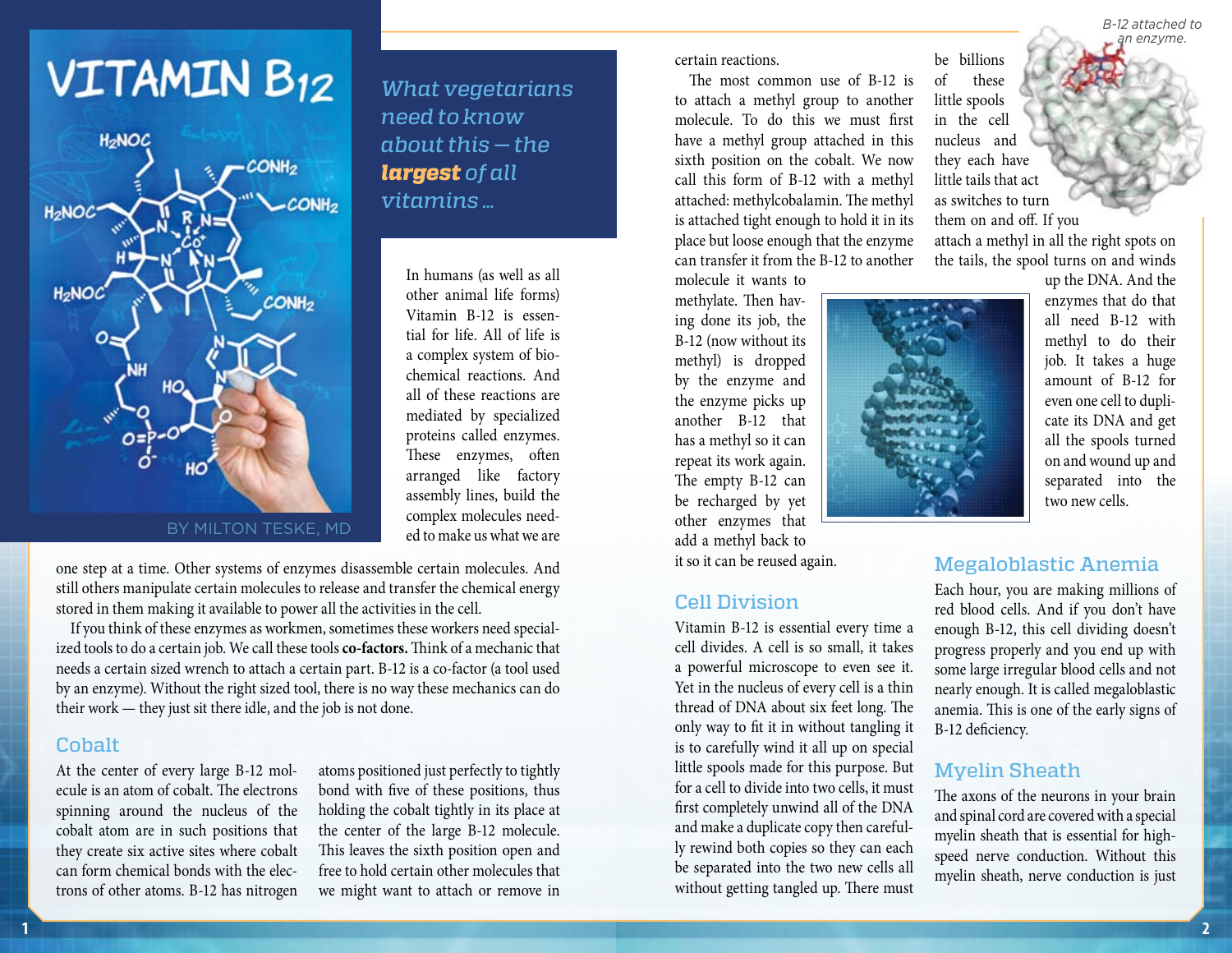too slow for normal thought processes. B-12 is essential to the cells that build this myelin sheath. Without enough B-12, there is a degeneration of the myelin in the brain and spinal cord leading to neuropathy and dementia. This progressive neurodegenerative damage **can be permanent.** This is why it so important to prevent B-12 deficiency.

## Mitochondria

The mitochondria, the energy-producing powerhouses found in every cell, must have B-12 for some important steps in the reactions they use to produce the energy your cells need. This is one reason why weakness and fatigue are a part of B-12 deficiency syndrome.

#### Homocysteine

Homocysteine is a harmful amino acid that can build up in the body. It is toxic to the endothelium of your arteries and can be very damaging to your neuronal synapses. The only way your body can get rid of homocysteine is with an enzyme that uses methylcobalamin to methylate the homocysteine into methionine that is safe and useful. Doctors now frequently test for homocysteine levels, as it is a known risk factor for heart attacks and strokes. If your level is greater than 10, you may be deficient in B-12.

#### MMA (methylmalonyl-CoA)

MMA is a toxic, 4-carbon residue produced when you burn fat. An enzyme that uses B-12 is designed to convert this toxic substance into succinyl-CoA that can now easily be burned up for energy in the mitochondria.

#### Where can we get B-12?

Your body does not make vitamin B-12. No animal makes B-12. No plants make B-12. The only source for all of the B-12 on this earth is **bacteria.** Only these microbes have the enzymes necessary to build these large complex B-12 molecules that all animals are dependent upon for life.

The top six inches of natural soil in a meadow is full of microbial activity and high in B-12. As animals graze on this field they pick up lots of this B-12. The fecal material they leave behind is full of microbes and B-12. As the rainwater washes across the meadow, the streams become full of these microbes with their B-12. The natural world is full of B-12, and animals in the wild and living on farms have no shortage of B-12 on everything they eat.

Animal tissue is full of B-12. So if you are eating the flesh of other animals on a regular basis, there will be plenty of B-12 in your diet. Liver is especially high in B-12 because the body stores B-12 in the liver. Did you know that your liver can store enough B-12 to supply all you need for over 5 years?

The most concentrated source of B-12 is found in clams. They consume the fecal material that settles to the bottom of the bay and thus have extremely high levels of B-12. Eggs often thought of as a good source of B-12 are actually fairly low in B-12 and are a poor source for getting B-12.

But what if you are living on a plantbased diet? There is no B-12 made in plants. And what if you wash your food

carefully before eating it? And I do recommend washing your food. There are a lot of bad microbes in this world today that you want to avoid — cholera, typhoid, dysentery, amoebas, worm eggs, larvae, and other parasites. Plantbased diets today are very deficient in B-12. *Vegetarians should take a Vitamin B-12 supplement daily.*

#### How We Absorb B-12

Vitamin B-12 is a large, complex molecule, and God designed a special process for its protection and absorption and transportation through body to get it safely to every cell that needs it. It starts in the mouth where a special protector protein found in the saliva grabs it and wraps itself around the B-12, and then it can be safely swallowed. This protein protects it from destruction by the powerful, concentrated hydrochloric acid in the stomach. It passes safely through the stomach into the small intestine. Then here, the protector protein is removed by pancreatic enzymes setting the B-12 free to be picked up by intrinsic factor.

Intrinsic factor is produced in the stomach and is essential for B-12 absorption. Although produced in the stomach, it is in the small intestine that it actually picks up the B-12 that has now been released from its protector protein. Bound to the intrinsic factor, it is now ready to be absorbed by special receptors found only in the last part of the small intestine.

These intrinsic factor receptors in the last part of the small intestine absorb the intrinsic factor along with its attached B-12 into the intestinal cells. Then the B-12 is freed from the intrinsic factor.

But now it must be attached to a new special transporter protein that carries it safely through the blood to every cell in the body. Each cell has special receptors for this transporter protein that will pull it into the cell, and then the B-12 will be freed to be used by the cell for its various needs.

# Pernicious Anemia

Anything that damages the stomach or the distal intestine can prevent absorption. A big problem is the acid blocking drugs that are so commonly taken because of stomach pain today. They not only block the release of stomach acid, but they also block the release of intrinsic factor thus preventing the absorption of B-12. Gastric surgeries or Crohn's disease can also prevent B-12 absorption. And stomach abuse from years of coffee and spices and junk food can lead to atrophy of the stomach lining and loss of intrinsic factor with age. Drugs like metformin can block B-12 absorption. All of these persons will need monthly B-12 injections from their doctor to bypass these problems and get the B-12 directly into the body.

# Natural Alternative Myths

The bacteria in your mouth do not produce enough B-12 to supply your needs. The bacteria in your colon produce a lot of B-12 but it is too far down stream to be combined with intrinsic factor and it is far past the receptors in your small intestine so you cannot absorb it.

What about fermented foods like tempeh, miso, tamari, seaweed, sauerkraut,